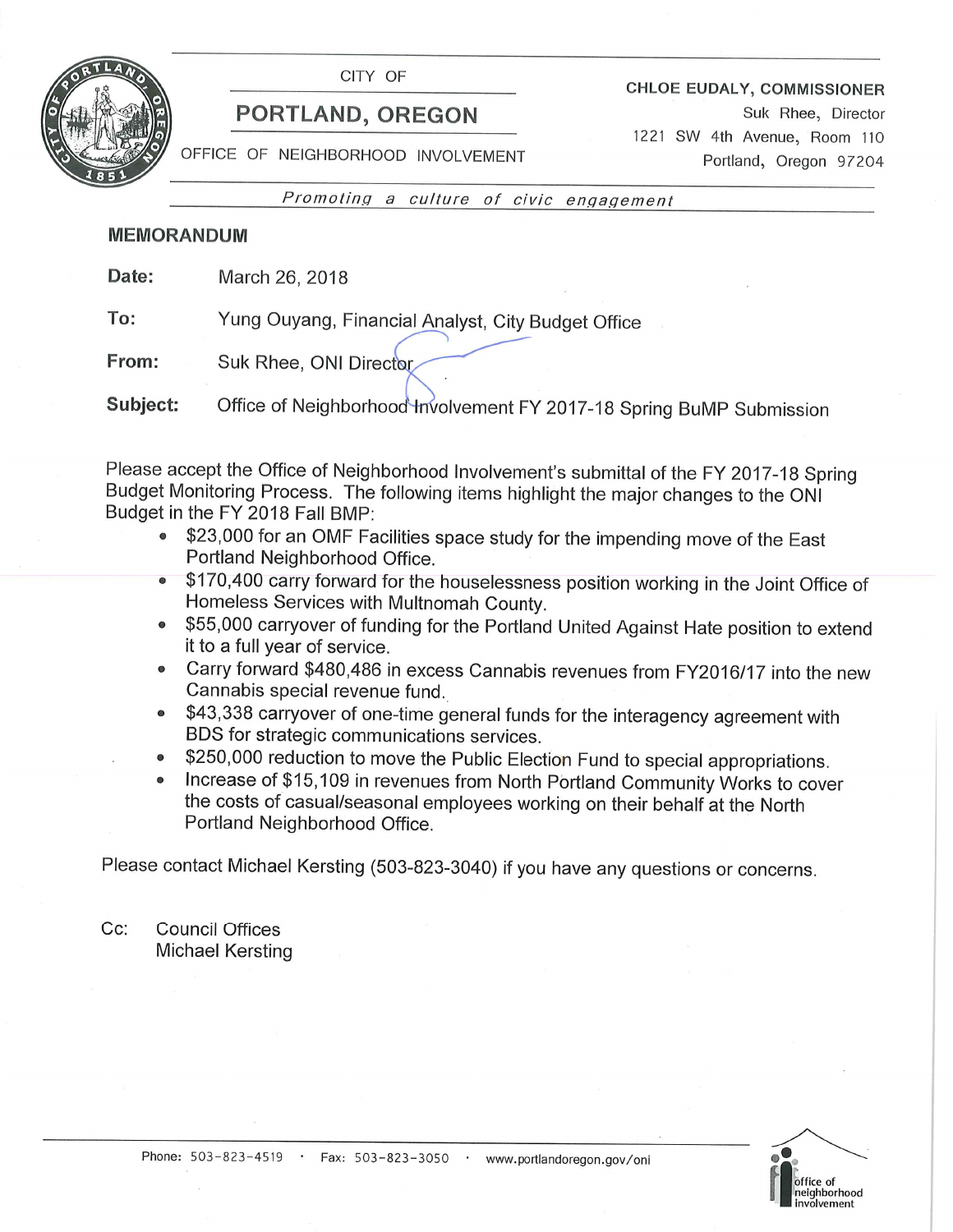# **Bureau:** Office of Neighborhood Involvement **Spring BMP Spring BMP Spring BMP Requested CBO/Council Total Adjustments Changes Adjustments Type:** Program Carryover Request **Request:** NI\_011 - Houselessness Funding Carryover **EXPENDITURES** Personnel Services (153,400) 0 (153,400) External Materials and Services (17,000) 0 (17,000) **TOTAL EXPENDITURES (170,400) 0 (170,400) REVENUES** General Fund Discretionary (170,400) 0 (170,400) 0 (170,400) **TOTAL REVENUES (170,400) 0 (170,400)**

#### **Bureau Description:**

Orignally expected to be for two positions over one year, the scope has been reduced and extended to include one position over two years. The position was not hired until late November 2017, so will only have been staffed for about 7 months at fiscal year end. This carryover allows the position to extend to at least June 2019.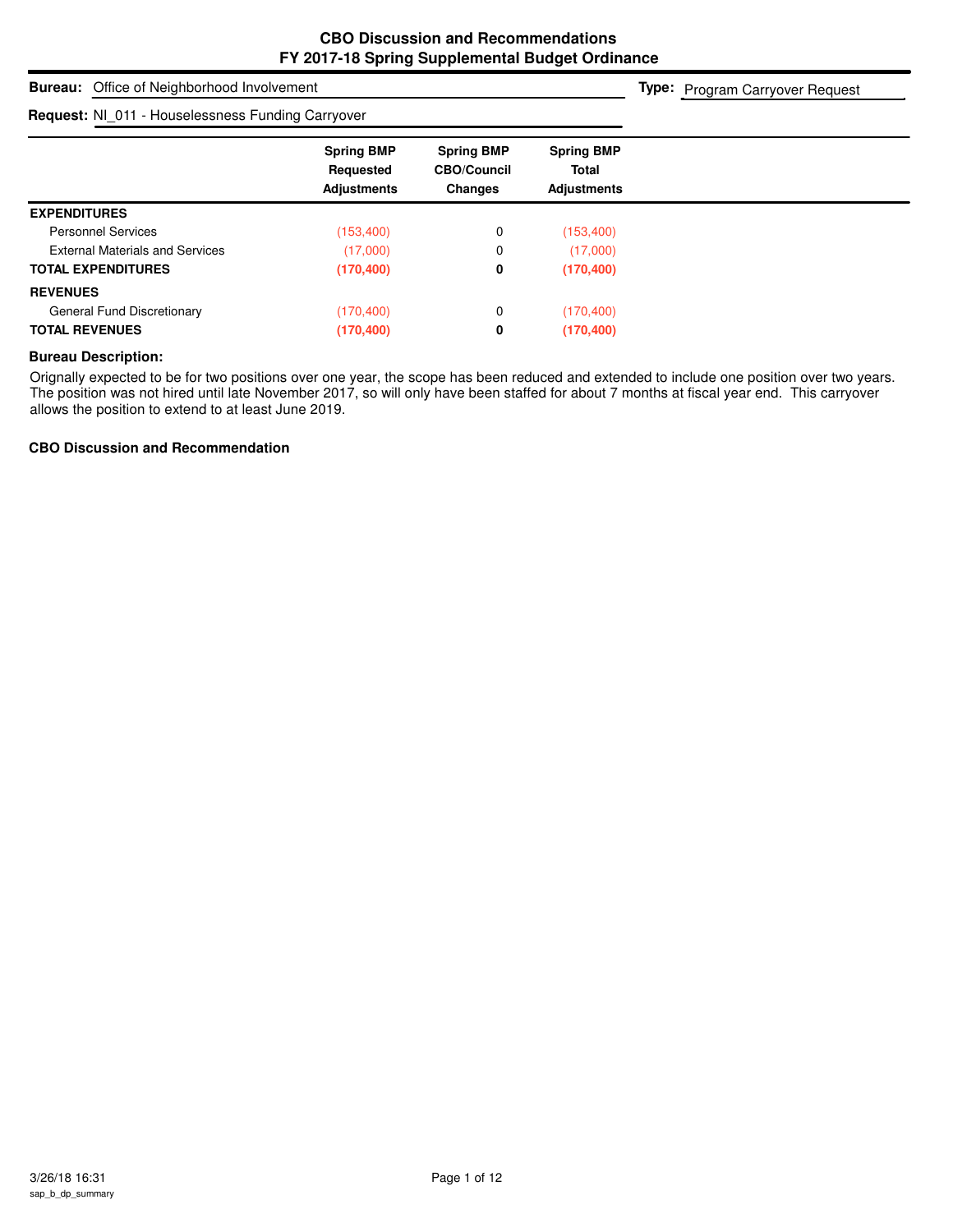**Type:** Program Carryover Request

# **Bureau:** Office of Neighborhood Involvement

## **Request:** NI\_012 - PUAH Funding Carryover

| <b>Request.</b> I'm U.E. TURN Franching Udity Over |                                                      |                                                    |                                                         |  |
|----------------------------------------------------|------------------------------------------------------|----------------------------------------------------|---------------------------------------------------------|--|
|                                                    | <b>Spring BMP</b><br>Requested<br><b>Adjustments</b> | <b>Spring BMP</b><br><b>CBO/Council</b><br>Changes | <b>Spring BMP</b><br><b>Total</b><br><b>Adjustments</b> |  |
| <b>EXPENDITURES</b>                                |                                                      |                                                    |                                                         |  |
| <b>Personnel Services</b>                          | (47,000)                                             | 0                                                  | (47,000)                                                |  |
| <b>External Materials and Services</b>             | (8,000)                                              | 0                                                  | (8,000)                                                 |  |
| <b>TOTAL EXPENDITURES</b>                          | (55,000)                                             | 0                                                  | (55,000)                                                |  |
| <b>REVENUES</b>                                    |                                                      |                                                    |                                                         |  |
| General Fund Discretionary                         | (55,000)                                             | 0                                                  | (55,000)                                                |  |
| <b>TOTAL REVENUES</b>                              | (55,000)                                             | 0                                                  | (55,000)                                                |  |

#### **Bureau Description:**

The PUAH position expected to run for a full 12 months, was hired on November 30. This carryover request is intended to extend the position in order to be able to follow the PUAH project to the end.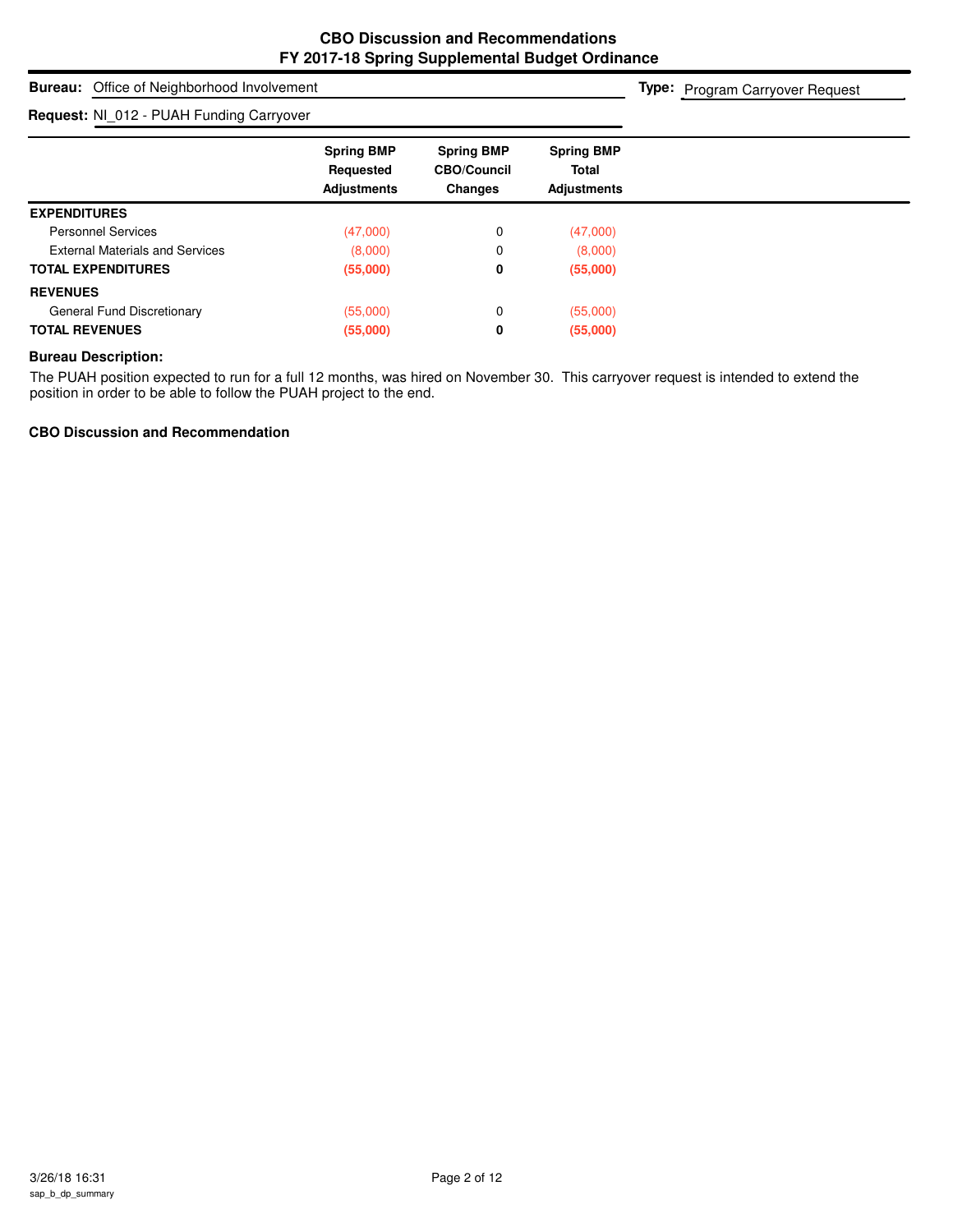**Type:** Program Carryover Request

**Bureau:** Office of Neighborhood Involvement

| <b>Request: NI 013 - BDS Communications Carryover</b> |                                                      |                                                           |                                                         |  |
|-------------------------------------------------------|------------------------------------------------------|-----------------------------------------------------------|---------------------------------------------------------|--|
|                                                       | <b>Spring BMP</b><br>Requested<br><b>Adjustments</b> | <b>Spring BMP</b><br><b>CBO/Council</b><br><b>Changes</b> | <b>Spring BMP</b><br><b>Total</b><br><b>Adjustments</b> |  |
| <b>EXPENDITURES</b>                                   |                                                      |                                                           |                                                         |  |
| <b>Personnel Services</b>                             | 0                                                    | 0                                                         | 0                                                       |  |
| Internal Materials and Services                       | (43, 338)                                            | 0                                                         | (43, 338)                                               |  |
| <b>TOTAL EXPENDITURES</b>                             | (43, 338)                                            | 0                                                         | (43, 338)                                               |  |
| <b>REVENUES</b>                                       |                                                      |                                                           |                                                         |  |
| General Fund Discretionary                            | (43, 338)                                            | 0                                                         | (43, 338)                                               |  |
| <b>TOTAL REVENUES</b>                                 | (43, 338)                                            | 0                                                         | (43, 338)                                               |  |

#### **Bureau Description:**

The one-time Interagency Agreement with BDS for communications has been delayed. ONI intends to carryover \$12,000 for BDS communications support for Spirit of Portland Awards. The remaining \$31,338 will go toward accessing specialized communications services originally intended under the Interagency.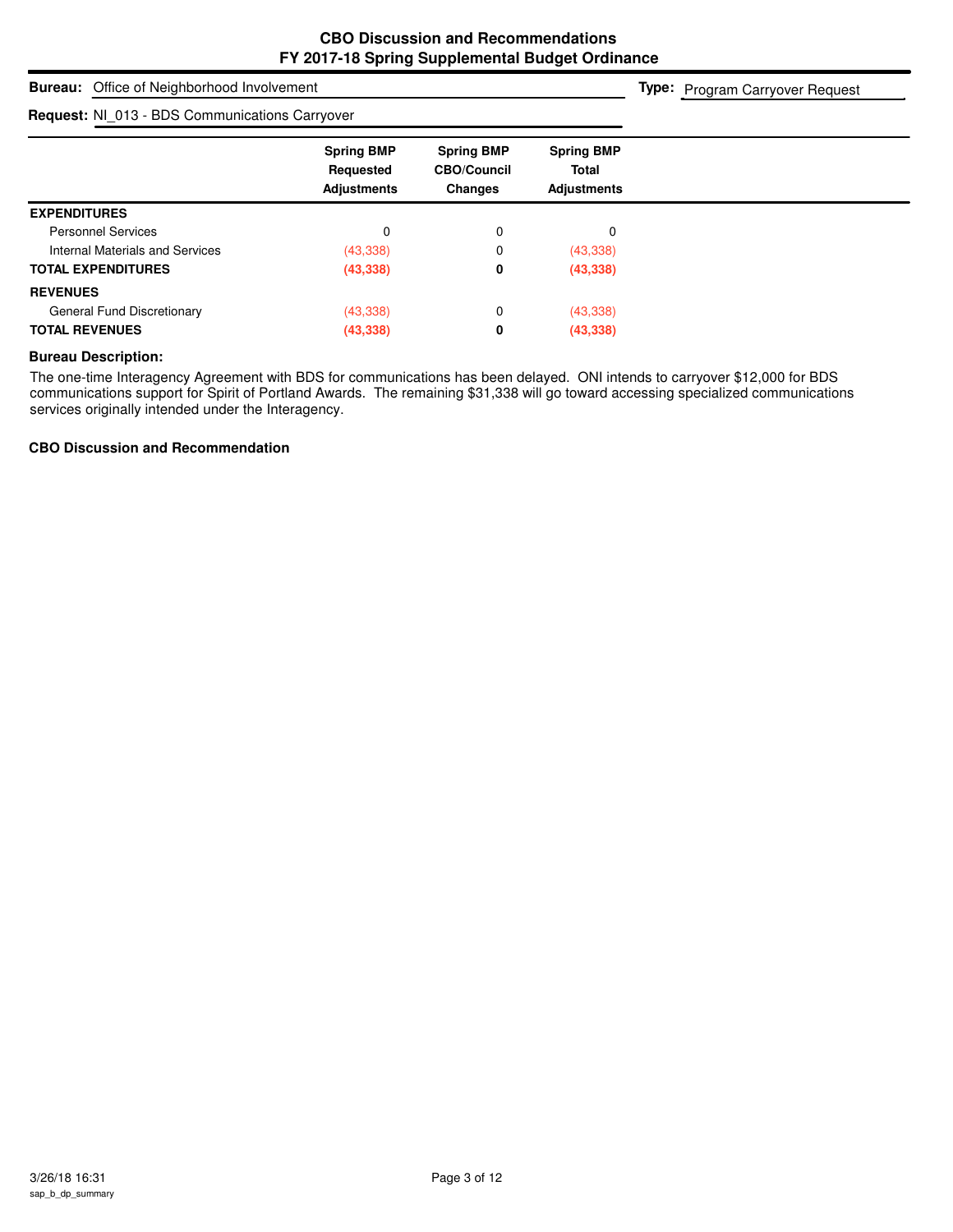**Type:** Program Carryover Request

# **Bureau:** Office of Neighborhood Involvement

## **Request:** NI\_014 - Carryover of FY2016-17 excess Cannabis Revenue

| <b>Request:</b> NI 014 - Carryover of FY2016-17 excess Cannabis Revenue |                                                      |                                                           |                                                         |  |
|-------------------------------------------------------------------------|------------------------------------------------------|-----------------------------------------------------------|---------------------------------------------------------|--|
|                                                                         | <b>Spring BMP</b><br>Requested<br><b>Adjustments</b> | <b>Spring BMP</b><br><b>CBO/Council</b><br><b>Changes</b> | <b>Spring BMP</b><br><b>Total</b><br><b>Adjustments</b> |  |
| <b>EXPENDITURES</b>                                                     |                                                      |                                                           |                                                         |  |
| <b>External Materials and Services</b>                                  | (480, 486)                                           | 0                                                         | (480, 486)                                              |  |
| <b>TOTAL EXPENDITURES</b>                                               | (480, 486)                                           | 0                                                         | (480, 486)                                              |  |
| <b>REVENUES</b>                                                         |                                                      |                                                           |                                                         |  |
| General Fund Discretionary                                              | (480, 486)                                           | 0                                                         | (480, 486)                                              |  |
| <b>TOTAL REVENUES</b>                                                   | (480, 486)                                           | 0                                                         | (480, 486)                                              |  |

#### **Bureau Description:**

ONI had \$480,486 in excess Cannabis revenues at the end of FY2016-17. This was carried over in the Fall BMP. This revenue will carryover to be included in the new Cannabis Special Revenue Fund in FY2018-19.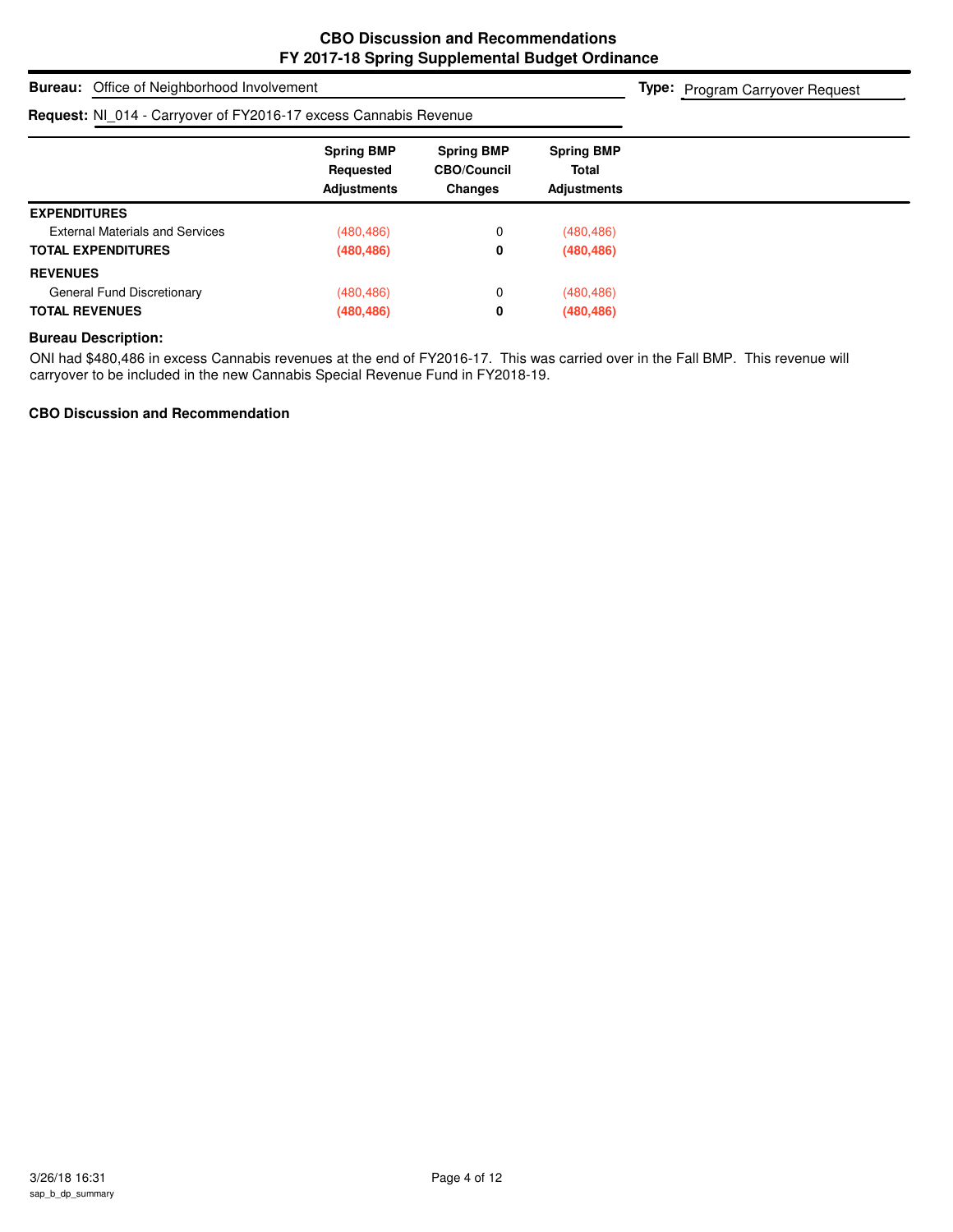| <b>Bureau:</b> Office of Neighborhood Involvement                  |                                                      |                                                           |                                                         | <b>Type:</b> Technical Adjustment |
|--------------------------------------------------------------------|------------------------------------------------------|-----------------------------------------------------------|---------------------------------------------------------|-----------------------------------|
| Request: NI_015 - Shift funding for NPNS Casual/Seasonal employees |                                                      |                                                           |                                                         |                                   |
|                                                                    | <b>Spring BMP</b><br>Requested<br><b>Adjustments</b> | <b>Spring BMP</b><br><b>CBO/Council</b><br><b>Changes</b> | <b>Spring BMP</b><br><b>Total</b><br><b>Adjustments</b> |                                   |
| <b>EXPENDITURES</b>                                                |                                                      |                                                           |                                                         |                                   |
| <b>Personnel Services</b>                                          | 303                                                  |                                                           | 303                                                     |                                   |
| <b>External Materials and Services</b>                             | (303)                                                |                                                           | (303)                                                   |                                   |
| <b>TOTAL EXPENDITURES</b>                                          | 0                                                    | 0                                                         | 0                                                       |                                   |

## **Bureau Description:**

Shift funds from North Portland Neighborhood Services External M&S budget to NPNS Personnel budget to cover the costs of Casual/Seasonal employees.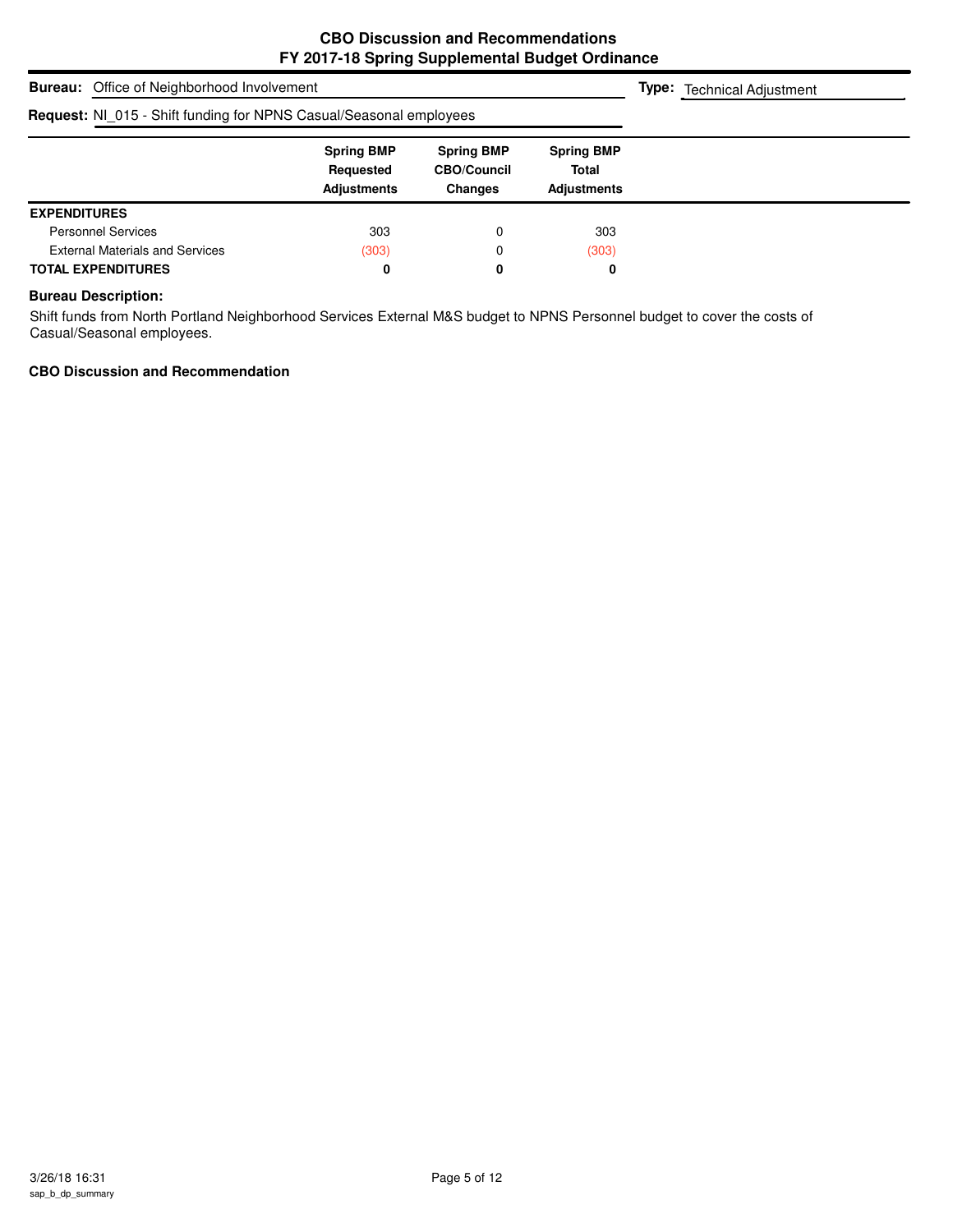| <b>Bureau:</b> Office of Neighborhood Involvement      |                                                      |                                                           |                                                         | <b>Type:</b> New Request |
|--------------------------------------------------------|------------------------------------------------------|-----------------------------------------------------------|---------------------------------------------------------|--------------------------|
| Request: NI_016 - North Portland Tool Library Revenues |                                                      |                                                           |                                                         |                          |
|                                                        | <b>Spring BMP</b><br>Requested<br><b>Adjustments</b> | <b>Spring BMP</b><br><b>CBO/Council</b><br><b>Changes</b> | <b>Spring BMP</b><br><b>Total</b><br><b>Adjustments</b> |                          |
| <b>EXPENDITURES</b>                                    |                                                      |                                                           |                                                         |                          |
| <b>Personnel Services</b>                              | 15,109                                               | 0                                                         | 15,109                                                  |                          |
| <b>TOTAL EXPENDITURES</b>                              | 15,109                                               | 0                                                         | 15,109                                                  |                          |
| <b>REVENUES</b>                                        |                                                      |                                                           |                                                         |                          |
| <b>Charges for Services</b>                            | 15,109                                               | 0                                                         | 15,109                                                  |                          |
| <b>TOTAL REVENUES</b>                                  | 15,109                                               | 0                                                         | 15,109                                                  |                          |

#### **Bureau Description:**

Recognize revenues from North Portland Community Works to cover the costs of employees working on the North Portland Tool Library, and on other special projects through the North Portland Neighborhood Office.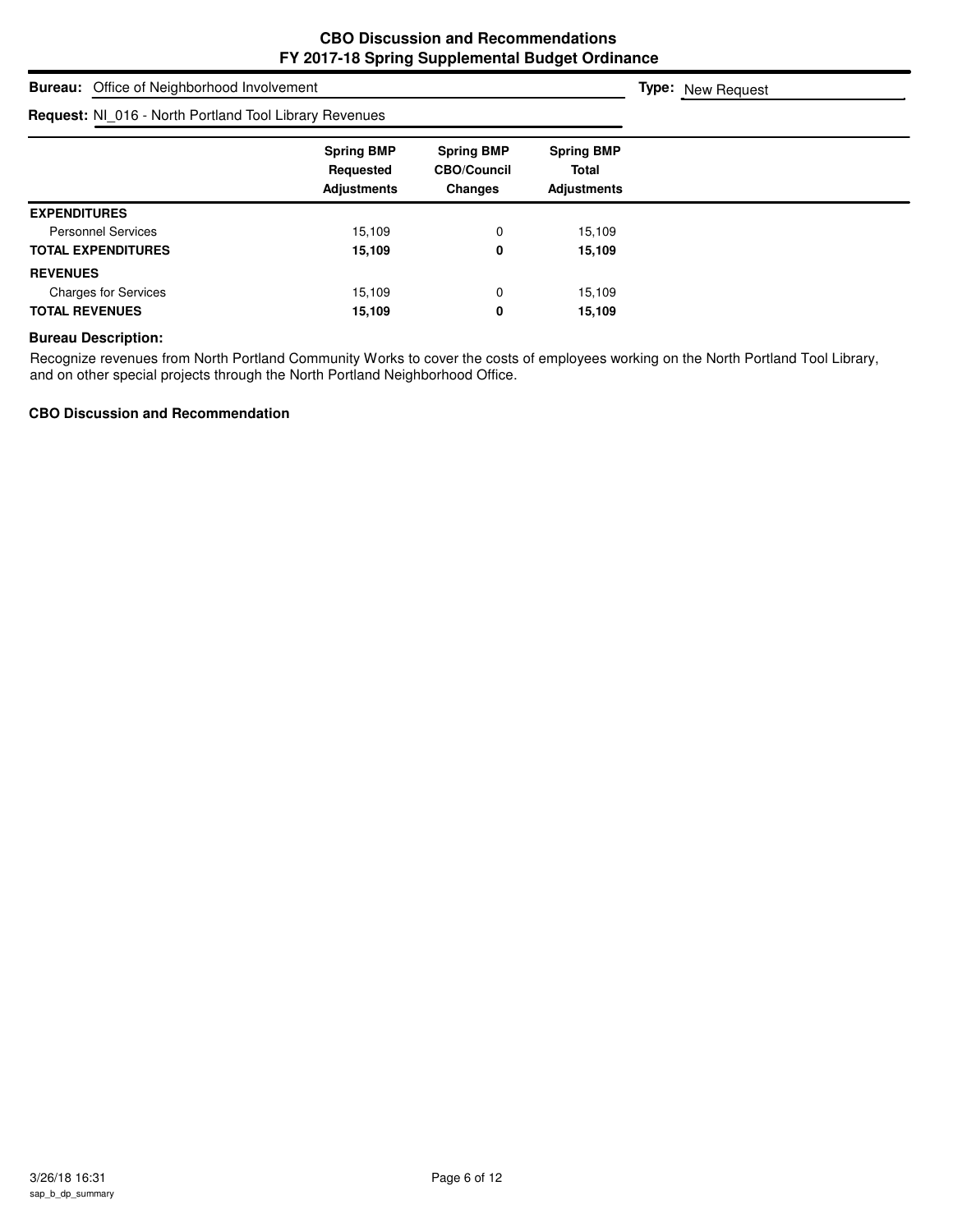| <b>Bureau:</b> Office of Neighborhood Involvement     | <b>Type:</b> Technical Adjustment                    |                                                           |                                                         |  |
|-------------------------------------------------------|------------------------------------------------------|-----------------------------------------------------------|---------------------------------------------------------|--|
| Request: NI_017 - PUAH funding to new functional area |                                                      |                                                           |                                                         |  |
|                                                       | <b>Spring BMP</b><br>Requested<br><b>Adjustments</b> | <b>Spring BMP</b><br><b>CBO/Council</b><br><b>Changes</b> | <b>Spring BMP</b><br><b>Total</b><br><b>Adjustments</b> |  |
| <b>EXPENDITURES</b>                                   |                                                      |                                                           |                                                         |  |
| <b>Personnel Services</b>                             |                                                      |                                                           |                                                         |  |
| <b>External Materials and Services</b>                |                                                      |                                                           |                                                         |  |
| Internal Materials and Services                       |                                                      |                                                           |                                                         |  |
| <b>TOTAL EXPENDITURES</b>                             | 0                                                    | 0                                                         | 0                                                       |  |
| <b>REVENUES</b>                                       |                                                      |                                                           |                                                         |  |
| General Fund Discretionary                            | 0                                                    |                                                           | 0                                                       |  |
| <b>TOTAL REVENUES</b>                                 |                                                      |                                                           | 0                                                       |  |

#### **Bureau Description:**

Shifts budget for PUAH into functional area specific to PUAH. This is a technical adjustment only, with zero effect on the budget.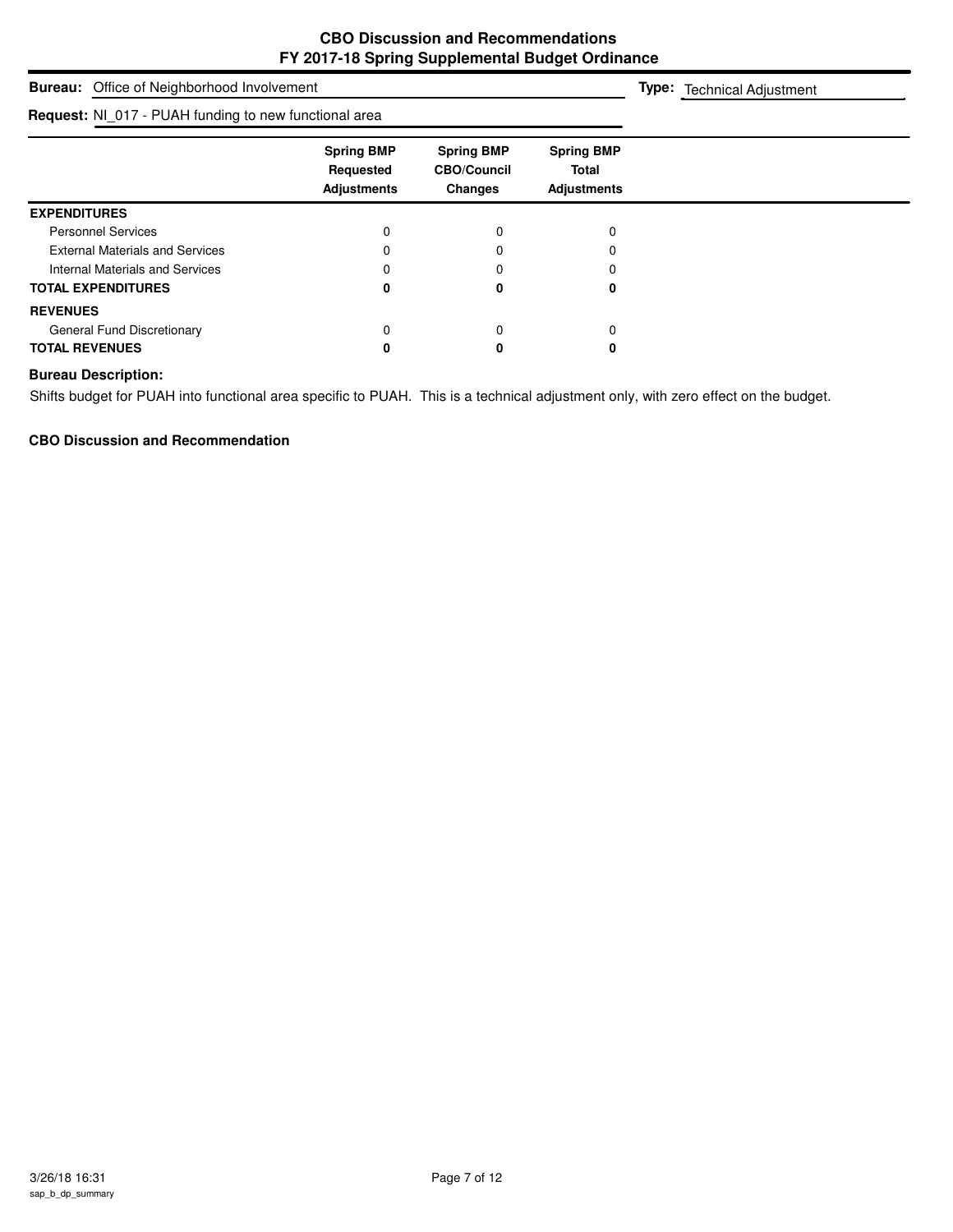# **Bureau:** Office of Neighborhood Involvement **Spring BMP Spring BMP Spring BMP Requested CBO/Council Total Adjustments Changes Adjustments Type:** Technical Adjustment **Request:** NI\_018 - Shift Houselessness budget into functional area **EXPENDITURES** Personnel Services and the contract of the contract of the contract of the contract of the contract of the contract of the contract of the contract of the contract of the contract of the contract of the contract of the con External Materials and Services 0 0 0 **TOTAL EXPENDITURES 0 0 0 REVENUES** General Fund Discretionary and the control of the control of the control of the control of the control of the control of the control of the control of the control of the control of the control of the control of the control **TOTAL REVENUES 0 0 0**

#### **Bureau Description:**

Shifts budget for the houselessness program into a functional area specific to the houselessness program. This is a technical adjustment only, with zero effect on the budget.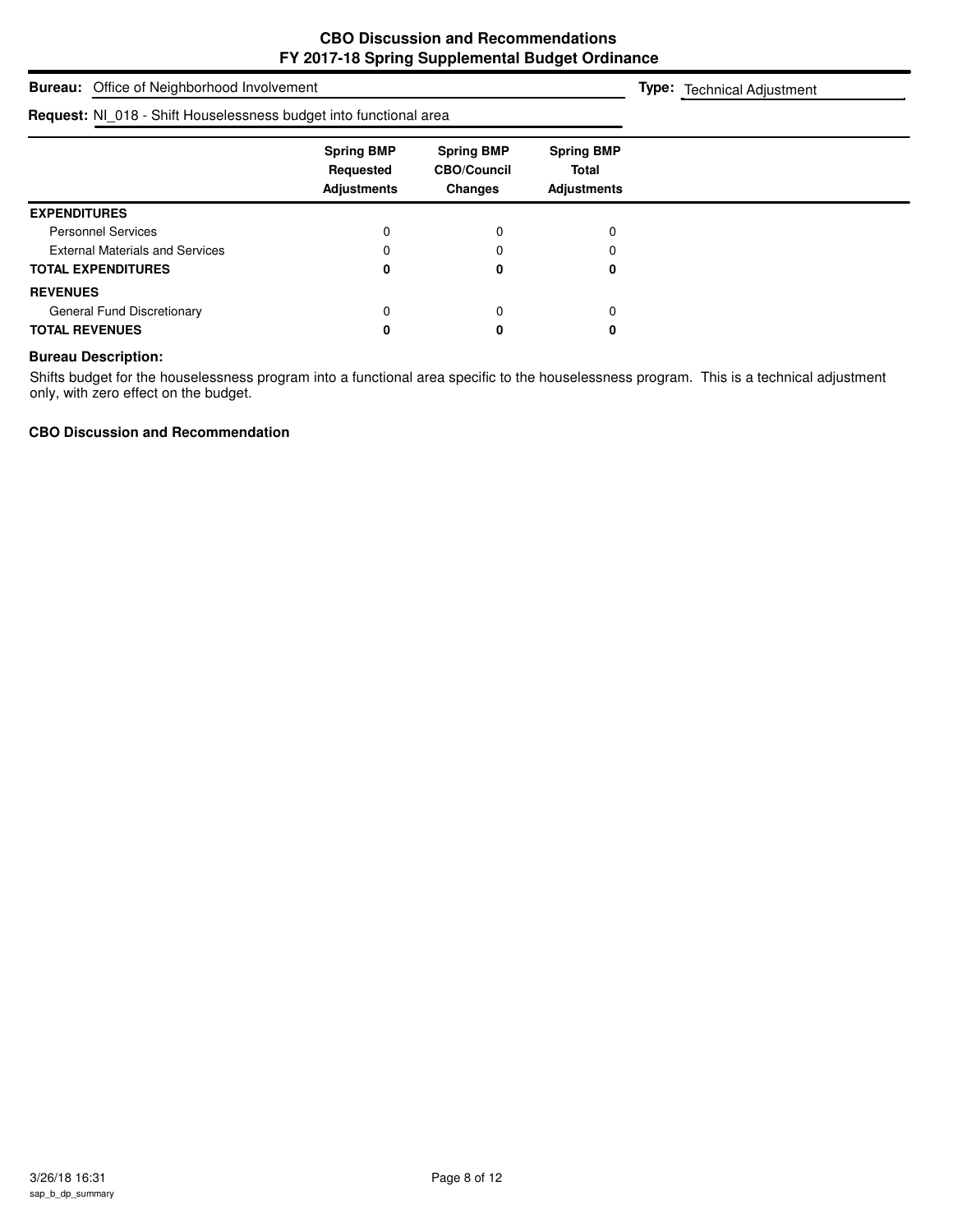**Type:** New Request

## **Bureau:** Office of Neighborhood Involvement

#### **Request:** NI\_019 - Space Study

| <b>Request:</b> NL 019 - Space Study |                                                      |                                                           |                                                         |  |
|--------------------------------------|------------------------------------------------------|-----------------------------------------------------------|---------------------------------------------------------|--|
|                                      | <b>Spring BMP</b><br>Requested<br><b>Adjustments</b> | <b>Spring BMP</b><br><b>CBO/Council</b><br><b>Changes</b> | <b>Spring BMP</b><br><b>Total</b><br><b>Adjustments</b> |  |
| <b>EXPENDITURES</b>                  |                                                      |                                                           |                                                         |  |
| Internal Materials and Services      | 23,000                                               | 0                                                         | 23,000                                                  |  |
| <b>TOTAL EXPENDITURES</b>            | 23,000                                               | 0                                                         | 23,000                                                  |  |
| <b>REVENUES</b>                      |                                                      |                                                           |                                                         |  |
| General Fund Discretionary           | 23,000                                               | 0                                                         | 23,000                                                  |  |
| <b>TOTAL REVENUES</b>                | 23,000                                               | 0                                                         | 23,000                                                  |  |

#### **Bureau Description:**

The East Portland Neighborhood Office has recently been housed in a Water Bureau facility virtually rent free, for the past few years. Recent litigation related to the Water Bureau's alleged mis-use of Rate-payer funds has caused the Water Bureau to re-think this arrangement. Our most recent discussions have indicated a rent increase to about \$28,000 a year is likely.

The current location is not ideal for EPNO, or the Water Bureau. The site suffers from deferred maintenance, is unreinforced masonry, and the current use is not core to the Water Bureau's mission. ONI is requesting funds to have OMF Facilities to perform a space study for the bureau in order to facilitate a move in the coming year.

A previous space study done by OMF facilities for the Police Bureau to facilitate a move of ONI staff from the Penumbra Kelly Building was performed for a similar amount.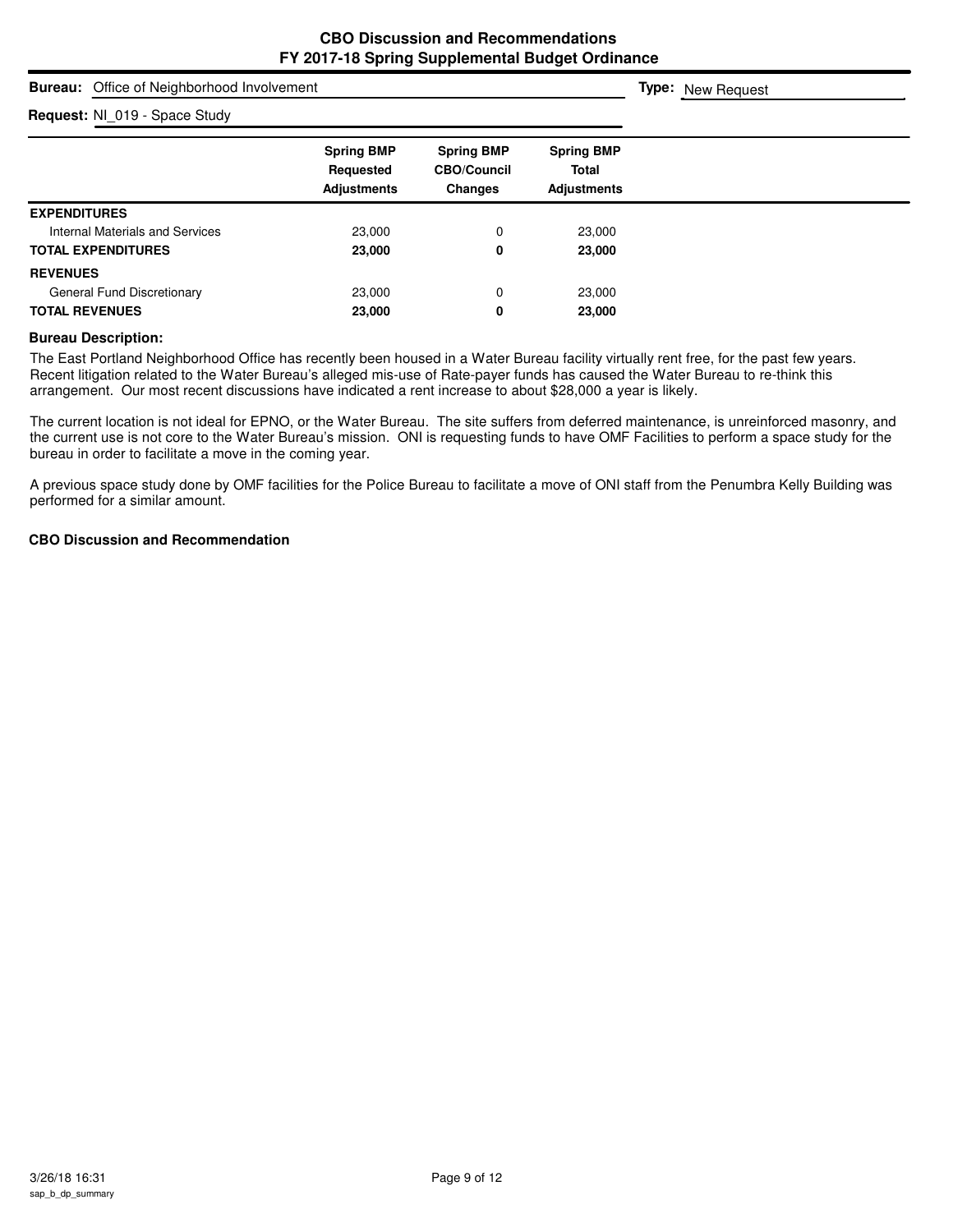| <b>Bureau:</b> Office of Neighborhood Involvement                        |                                                      |                                                           |                                                         |  | <b>Type:</b> Technical Adjustment |
|--------------------------------------------------------------------------|------------------------------------------------------|-----------------------------------------------------------|---------------------------------------------------------|--|-----------------------------------|
| <b>Request:</b> NI 020 - Public Elections fund to Special Appropriations |                                                      |                                                           |                                                         |  |                                   |
|                                                                          | <b>Spring BMP</b><br>Requested<br><b>Adjustments</b> | <b>Spring BMP</b><br><b>CBO/Council</b><br><b>Changes</b> | <b>Spring BMP</b><br><b>Total</b><br><b>Adjustments</b> |  |                                   |
| <b>EXPENDITURES</b>                                                      |                                                      |                                                           |                                                         |  |                                   |
| <b>External Materials and Services</b>                                   | (250,000)                                            | 0                                                         | (250,000)                                               |  |                                   |
| <b>TOTAL EXPENDITURES</b>                                                | (250,000)                                            | 0                                                         | (250,000)                                               |  |                                   |
| <b>REVENUES</b>                                                          |                                                      |                                                           |                                                         |  |                                   |
| Fund Transfers - Revenue                                                 | (250,000)                                            | 0                                                         | (250,000)                                               |  |                                   |
| <b>TOTAL REVENUES</b>                                                    | (250,000)                                            | 0                                                         | (250,000)                                               |  |                                   |

## **Bureau Description:**

This request will move \$250,000 from ONI's budget in the Public Elections Fund to Special Appropriations.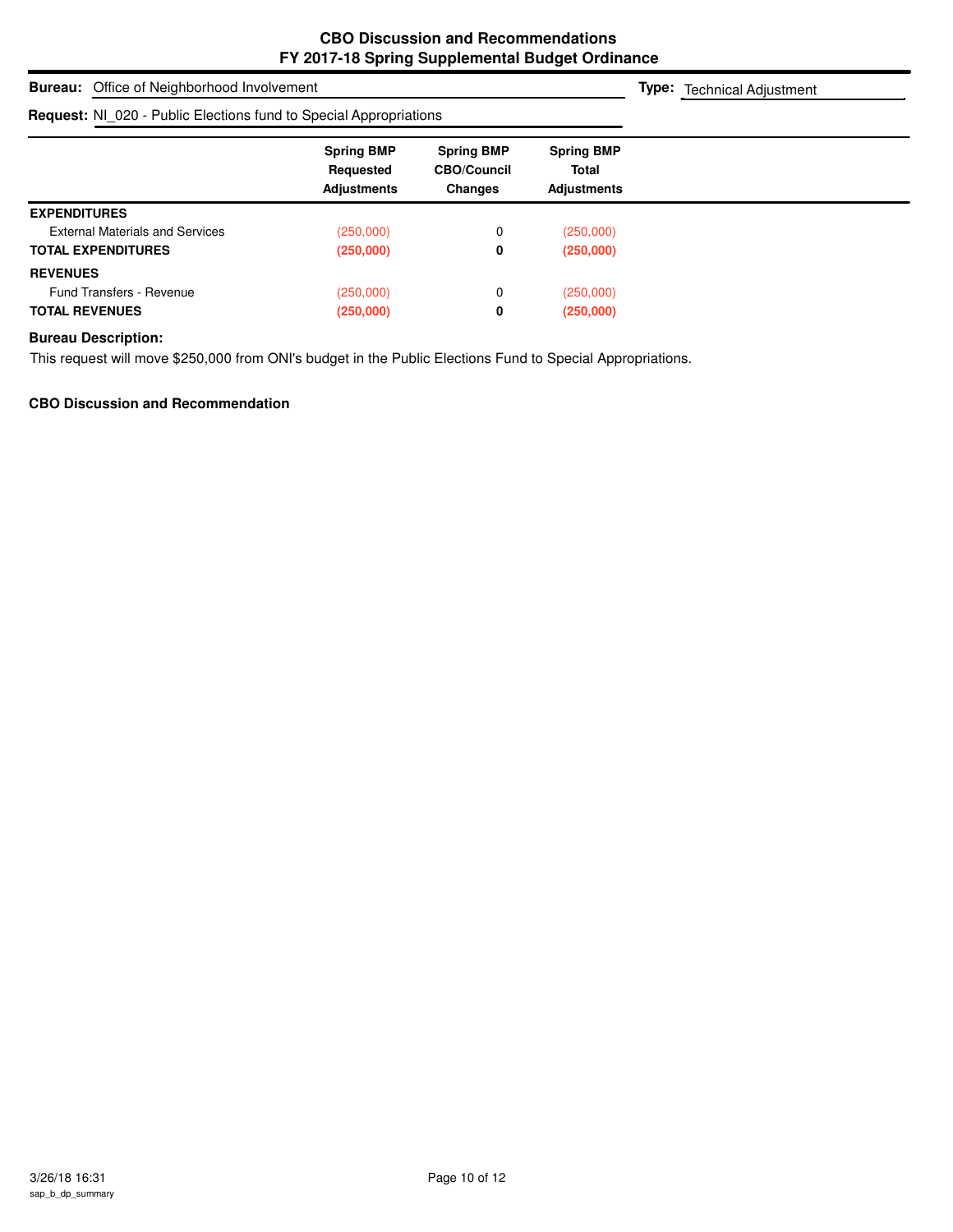| <b>Bureau:</b> Office of Neighborhood Involvement       |                                                      |                                                           |                                                         | <b>Type:</b> Technical Adjustment |
|---------------------------------------------------------|------------------------------------------------------|-----------------------------------------------------------|---------------------------------------------------------|-----------------------------------|
| <b>Request: NI 021 - Facilities Security Assessment</b> |                                                      |                                                           |                                                         |                                   |
|                                                         | <b>Spring BMP</b><br>Requested<br><b>Adjustments</b> | <b>Spring BMP</b><br><b>CBO/Council</b><br><b>Changes</b> | <b>Spring BMP</b><br><b>Total</b><br><b>Adjustments</b> |                                   |
| <b>EXPENDITURES</b>                                     |                                                      |                                                           |                                                         |                                   |
| <b>External Materials and Services</b>                  | (720)                                                | 0                                                         | (720)                                                   |                                   |
| Internal Materials and Services                         | 720                                                  | 0                                                         | 720                                                     |                                   |
| <b>TOTAL EXPENDITURES</b>                               | 0                                                    | 0                                                         | 0                                                       |                                   |

## **Bureau Description:**

\$720 Spring BMP IA increase with Facilities Services for the recently conducted Security Assessments that have been completed on City properties. These assessments were approved by Council in the FY 2016-17 Over Expenditure Ordinance.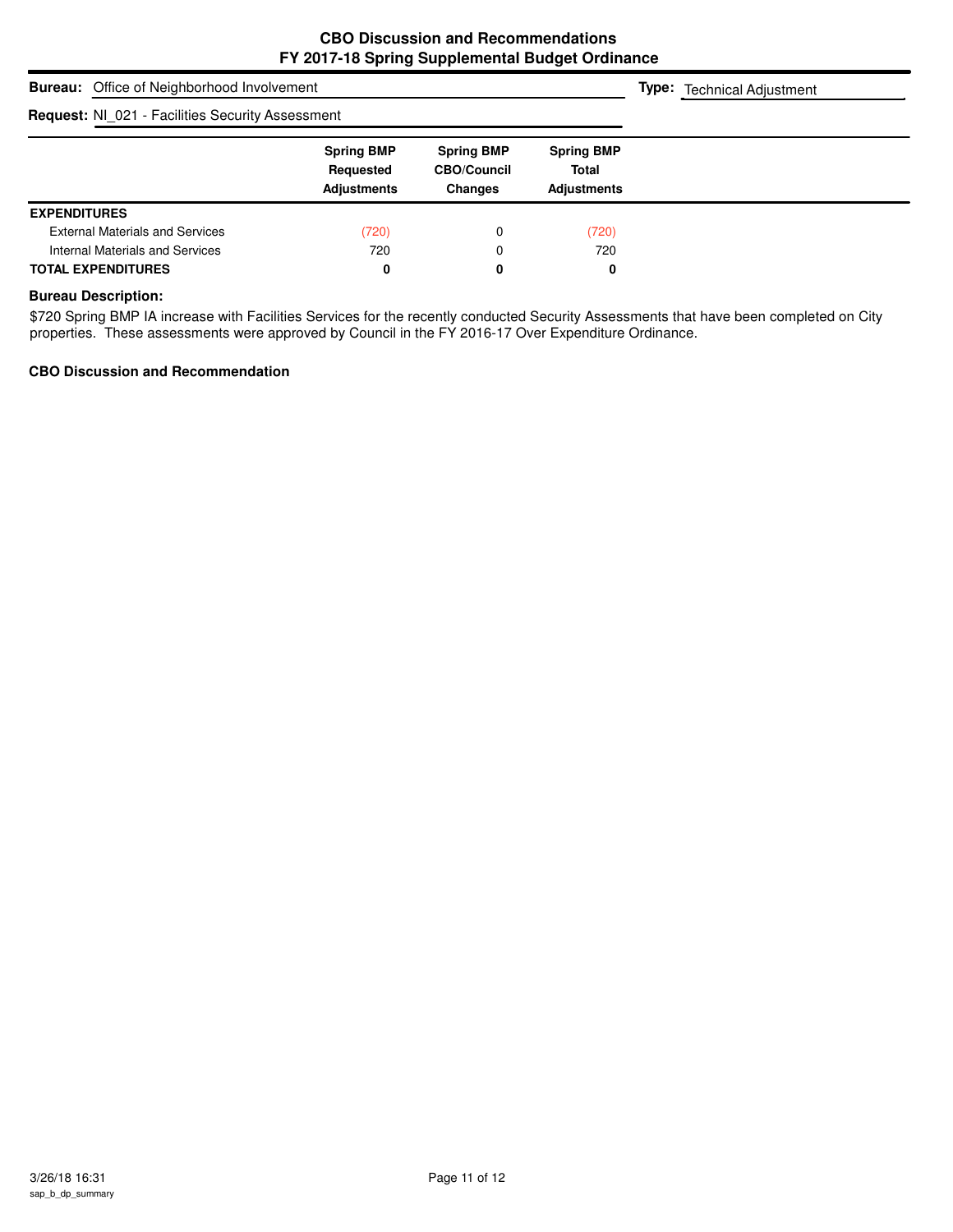# **Bureau:** Office of Neighborhood Involvement **Spring BMP Spring BMP Spring BMP Requested CBO/Council Total Adjustments Changes Adjustments Type:** New Request **Request:** NI\_022 - Crime Sign Revenues **EXPENDITURES** External Materials and Services **3,000** 3,000 0 3,000 **TOTAL EXPENDITURES 3,000 0 3,000 REVENUES** Miscellaneous 3,000 0 3,000 **TOTAL REVENUES 3,000 0 3,000**

#### **Bureau Description:**

Crime Prevention sells Neighborhood Watch Signs and other Crime Prevention materials. The revenues are used to replenish the supplies.